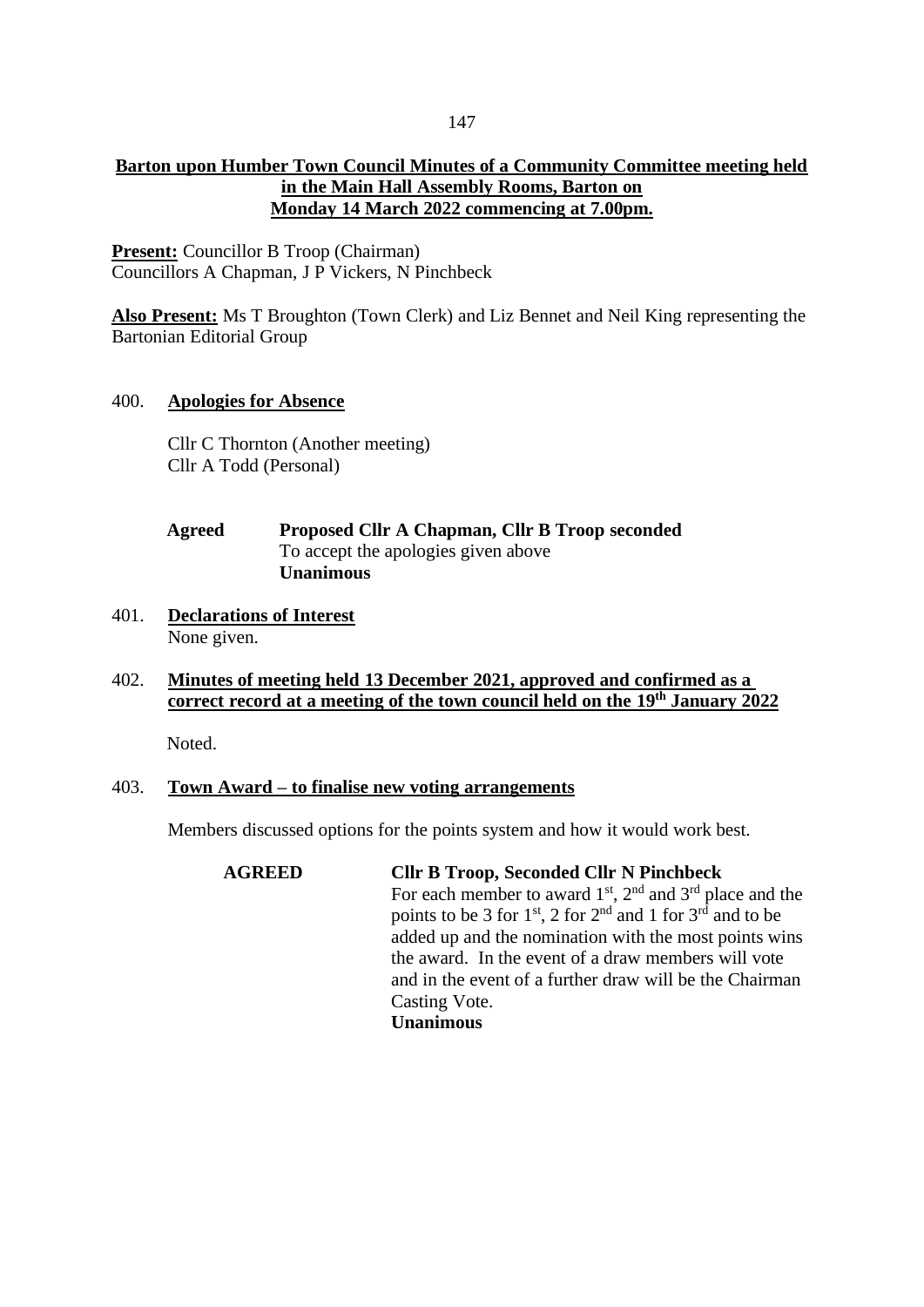### 404. **Bartonian – discussion and review with Editorial Group**

L Bennett explained that the plan was to create a Whats On feature for each edition and to increase the number of interviews. The print number has increased by 100. The next edition will include an Accommodation feature. There are lots of interesting interviews to come. She went on to emphasise that it was important for all deadlines to be adhered to ensure the smooth transition from planning to design to print.

It was stated that alternative quotes or evidence of the need to remain with the current providers of design and print should be obtained prior to publication of the May 2022 edition.

| <b>Agreed</b> | <b>Cllr B Troop, Cllr A Chapman seconded</b>                   |
|---------------|----------------------------------------------------------------|
|               | Following a fantastic year and a successful review to continue |
|               | with the current arrangements and partnership.                 |
|               | <b>Unanimous</b>                                               |

## 405. **Bartonian – Review and confirmation of Fees and Charges 2022/2023**

**Agreed Cllr B Troop proposed, Cllr N Pinchbeck seconded** To remain with the current fee structure and the offer of 5 for 6 editions to be up front payment for five. To review again if there are further significant costs. **Unanimous** 

## 406. **Queens Platinum Jubilee Event and Beacon Lighting – discussion and agreement on final arrangements**

Large TV screen has been ordered and will be used to show the Trooping of the Colour and all the formal televised events. Committee required Clerks organise activities such as face painting and contract Churches Together to enquire if they would be able to organise family activities during the time the televised events are broadcast. Cllr J P Vickers will check if the library will be open and if so books can be loaned for the afternoon or if activities can take place in the library. It was also suggested that sports games could be organised such as Rounders matches. It was agreed not to supply food outlets but to encourage people to bring their own picnics. Barton Lions are happy that their portable toilets can be used. These events would require a TENS notice and Clerks to apply for one. Another suggestion was to encourage the wearing of red, white and blue clothing. ESAG form can be completed and check if the Christmas Festival medics would be available to provide First Aid cover.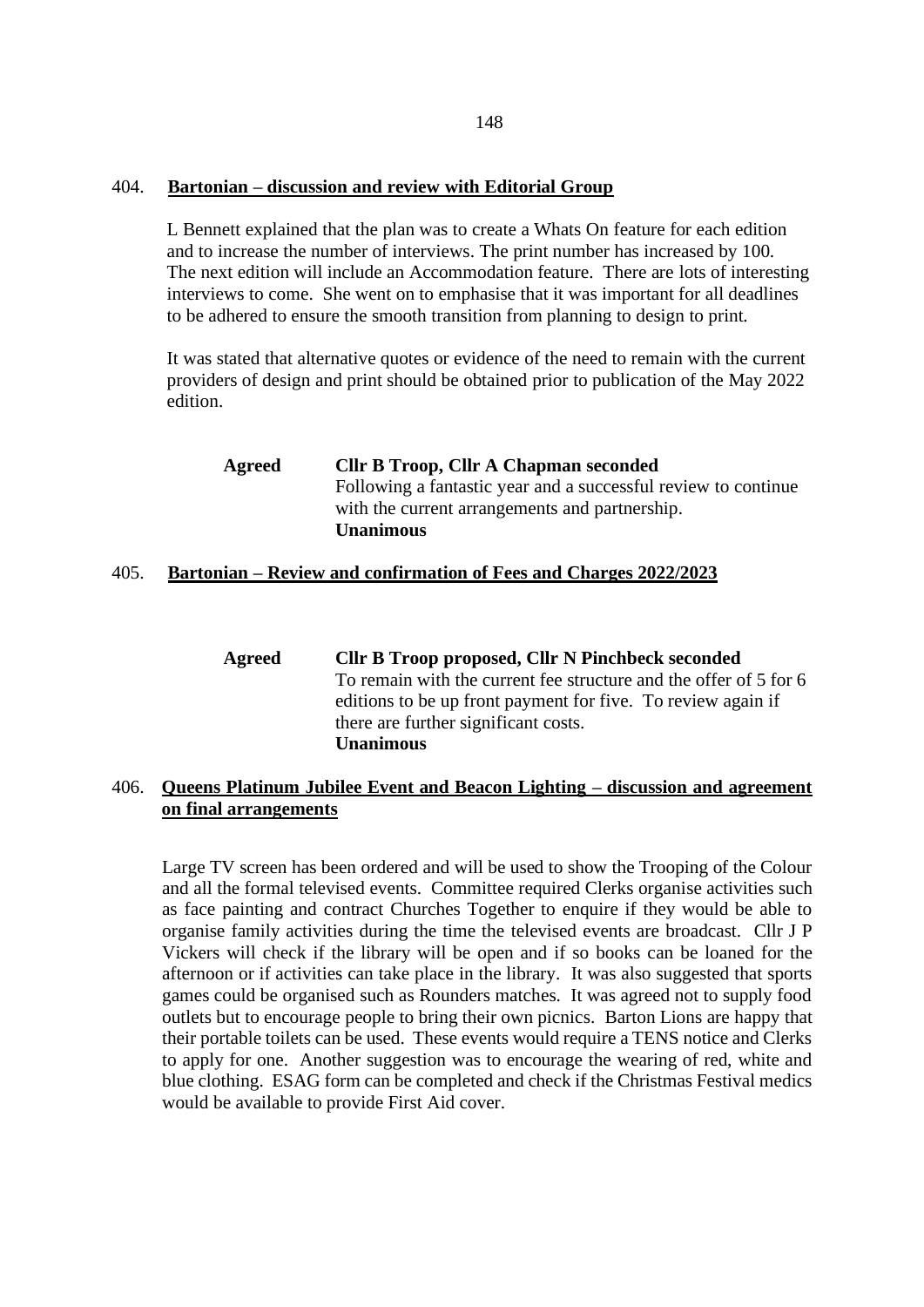Beacon lighting – official music is available and players are being sought. It was suggested to contact the Viking Centre and talk to them about the option to open whilst the lighting event takes place.

With regards to the potential Fun Run, members agreed that the Clerk contacts organisers of the future Park Runs to look at the best way forward to offer special Queens Platinum Jubilee medals. One suggestion was for entry to be applied for in order for number of medals to be purchased.

### 407. **Town Easter Egg Hunt 2022**

**Agreed Proposed Cllr B Troop, Seconded Cllr A Chapman** Agreed and thanked Assistant Clerk for the creation of the competition. Prize of Easter Eggs to be taken out of event budget. **Unanimous**

### 408. **Notice Board options and quotations for Threadgold window**

Members reviewed the options and quotations and requested Clerks to contact Threadgolds Funeral Services to check how many A4 pockets they are prepared to accept.

#### 409. **Bag for Life – quotes and options**

Members welcomed the extensive research and information that had been gathered. They requested that two or three samples are requested before a final decision can be made.

## 410. **Community Speed devices – options and quotes and community speed watch update**

**Agreed Proposed Cllr B Troop, Seconded Cllr J P Vickers** Agreed to purchase 2 MSID VARIO Solar powered Radar Speed Signs at £2995 plus VAT each. **Unanimous**